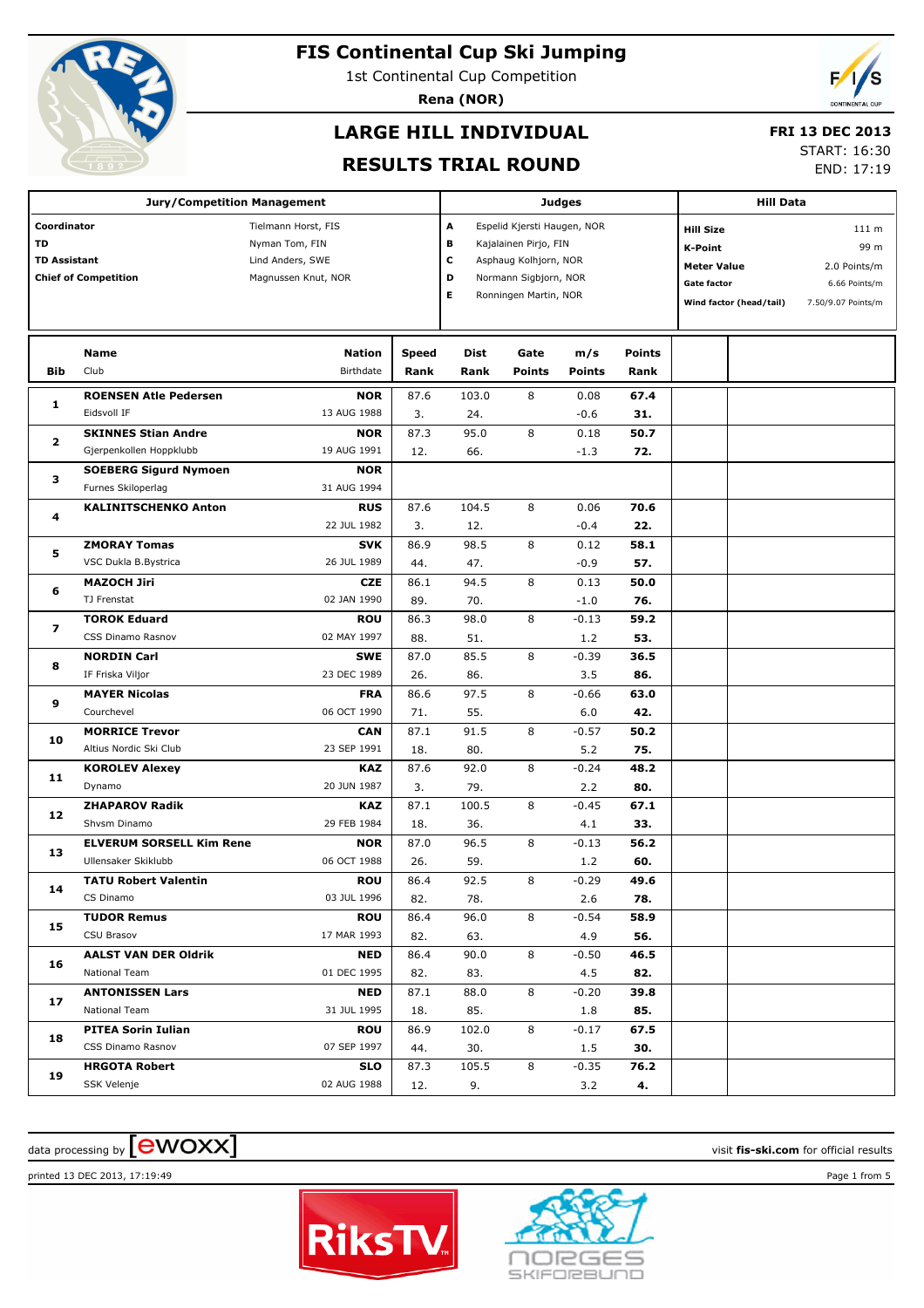

1st Continental Cup Competition

**Rena (NOR)**

# **LARGE HILL INDIVIDUAL**

#### **FRI 13 DEC 2013**

### **RESULTS TRIAL ROUND**

START: 16:30 END: 17:19

|     | Name                                   | <b>Nation</b>             | <b>Speed</b> | Dist         | Gate          | m/s            | <b>Points</b> |                                        |
|-----|----------------------------------------|---------------------------|--------------|--------------|---------------|----------------|---------------|----------------------------------------|
| Bib | Club                                   | Birthdate                 | Rank         | Rank         | <b>Points</b> | <b>Points</b>  | Rank          |                                        |
|     | <b>PASICHNYK Stepan</b>                | <b>UKR</b>                | 86.4         | 84.5         | 8             | $-0.49$        | 35.4          |                                        |
| 20  | Kremenets ski school                   | 09 JAN 1998               | 82.          | 87.          |               | 4.4            | 87.           |                                        |
| 21  | <b>WIT DE Ruben</b>                    | NED                       | 87.0         | 89.0         | 8             | $-0.27$        | 42.4          |                                        |
|     | National team                          | 02 FEB 1995               | 26.          | 84.          |               | 2.4            | 84.           |                                        |
| 22  | <b>BOYARINTSEV Vladislav</b>           | <b>RUS</b>                | 87.0         | 98.0         | 8             | $-0.37$        | 61.4          |                                        |
|     | <b>CSKA</b>                            | 31 OCT 1994               | 26.          | 51.          |               | 3.4            | 47.           |                                        |
| 23  | <b>SOMMER Pascal</b>                   | SUI                       | 86.5         | 94.0         | 8             | 0.00           | 50.0          |                                        |
|     | Am Bachtel Wald                        | 29 JUN 1992               | 77.          | 73.          |               | 0.0            | 76.           |                                        |
| 24  | <b>BERGGAARD Mats Soehagen</b>         | <b>NOR</b>                | 87.2         | 103.0        | 8             | 0.12           | 67.1          |                                        |
|     | Stranden IL                            | 24 AUG 1995               | 14.          | 24.          |               | $-0.9$         | 33.           |                                        |
| 25  | <b>VIRY David</b>                      | <b>FRA</b>                | 86.5         | 94.5         | 8             | 0.22           | 49.4          |                                        |
|     | Xonrupt                                | 09 MAR 1989               | 77.          | 70.          |               | $-1.6$         | 79.           |                                        |
| 26  | <b>NOMME Martti</b>                    | EST                       | 86.9         | 94.5         | 8             | $-0.03$        | 51.3          |                                        |
|     | Voru Sportschool                       | 07 AUG 1993               | 44.          | 70.          |               | 0.3            | 71.           |                                        |
| 27  | <b>MECHLER Maximilian</b>              | <b>GER</b>                | 87.0         | 105.0        | 8             | $-0.32$        | 74.9          |                                        |
|     | WSV Isny                               | 03 JAN 1984               | 26.          | 10.          |               | 2.9            | 7.            |                                        |
| 28  | <b>KULIKOV Sergei</b>                  | <b>RUS</b>                | 86.8         | 96.0         | 8             | $-0.42$        | 57.8          |                                        |
|     | <b>CSKA</b>                            | 20 APR 1994               | 56.          | 63.          |               | 3.8            | 58.           |                                        |
| 29  | <b>SCHMITT Martin</b>                  | <b>GER</b><br>29 JAN 1978 | 87.4         | 106.5        | 8             | $-0.43$        | 78.9          |                                        |
|     | SC Furtwangen<br><b>RHOADS William</b> |                           | 9.           | 4.           | 8             | 3.9            | 2.            |                                        |
| 30  | <b>UOP Sports Clubs</b>                | <b>USA</b><br>08 JUN 1995 | 86.9         | 93.5         |               | $-0.64$        | 54.8          |                                        |
|     |                                        | <b>NOR</b>                | 44.<br>87.9  | 76.<br>102.5 | 8             | 5.8            | 63.<br>72.8   |                                        |
| 31  | <b>STJERNEN Andreas</b><br>Sprova IL   | 30 JUL 1988               | 1.           | 29.          |               | $-0.64$<br>5.8 | 14.           |                                        |
|     | <b>JOHNSON Anders</b>                  | <b>USA</b>                | 87.4         | 98.0         | 8             | $-0.58$        | 63.3          |                                        |
| 32  |                                        | 23 APR 1989               | 9.           | 51.          |               | 5.3            | 41.           |                                        |
|     | <b>KLYMCHUK Andrii</b>                 | <b>UKR</b>                |              |              |               |                |               |                                        |
| 33  | Kremenets Ski School                   | 10 DEC 1994               |              |              |               |                |               |                                        |
|     | <b>STURSA Vojtech</b>                  | <b>CZE</b>                | 86.7         | 93.5         | 8             | $-0.28$        | 51.5          |                                        |
| 34  | Sk Nove mesto na morave                | 03 AUG 1995               | 64.          | 76.          |               | 2.5            | 70.           |                                        |
|     | <b>ROWLEY Matthew</b>                  | <b>CAN</b>                | 86.7         | 96.5         | 8             | $-0.12$        | 56.1          |                                        |
| 35  | Altius Nordic Ski Club                 | 04 JUN 1993               | 64.          | 59.          |               | 1.1            | 61.           |                                        |
|     | <b>HACEK Vit</b>                       | <b>CZE</b>                | 86.9         | 97.0         | 8             | 0.12           | 55.1          |                                        |
| 36  |                                        | 28 JUN 1994               | 44.          | 58.          |               | $-0.9$         | 62.           |                                        |
|     | <b>SOKOLENKO Konstantin</b>            | <b>KAZ</b>                | 86.7         | 96.5         | 8             | 0.11           | 54.2          |                                        |
| 37  |                                        | 09 NOV 1987               | 64.          | 59.          |               | $-0.8$         | 65.           |                                        |
| 38  | <b>HOLIK Frantisek</b>                 | <b>CZE</b>                | 87.1         | 94.0         | 8             | $-0.05$        | 50.5          |                                        |
|     | Lsk Lomnice nad popelkou               | 23 OCT 1998               | 18.          | 73.          |               | 0.5            | 73.           |                                        |
| 39  | <b>KHALEZOV Alexander</b>              | <b>RUS</b>                | 87.1         | 84.0         | 8             | $-0.20$        | 31.8          |                                        |
|     | <b>CSKA</b>                            | 02 DEC 1994               | 18.          | 88.          |               | 1.8            | 88.           |                                        |
| 40  | <b>VEREDYUK Volodymyr</b>              | <b>UKR</b>                | 87.0         | 82.5         | 8             | $-0.39$        | 30.5          |                                        |
|     | Vorokhta Ski School                    | 07 APR 1993               | 26.          | 89.          |               | 3.5            | 89.           |                                        |
| 41  | <b>KARTA Samet</b>                     | <b>TUR</b>                | 86.8         | 91.0         | 8             | $-0.40$        | 47.6          |                                        |
|     |                                        | 09 SEP 1993               | 56.          | 82.          |               | 3.6            | 81.           |                                        |
| 42  | <b>POLYCHRONIDIS Nico</b>              | <b>GRE</b>                | 87.5         | 100.5        | 8             | $-0.37$        | 66.4          |                                        |
|     |                                        | 08 NOV 1989               | 7.           | 36.          |               | 3.4            | 36.           |                                        |
| 43  | <b>MORASSI Andrea</b>                  | <b>ITA</b>                | 86.7         | 98.5         | 8             | $-0.49$        | 63.4          |                                        |
|     | G.S. FORESTALE                         | 30 AUG 1988               | 64.          | 47.          |               | 4.4            | 40.           |                                        |
|     | data processing by <b>[CWOXX]</b>      |                           |              |              |               |                |               | visit fis-ski.com for official results |





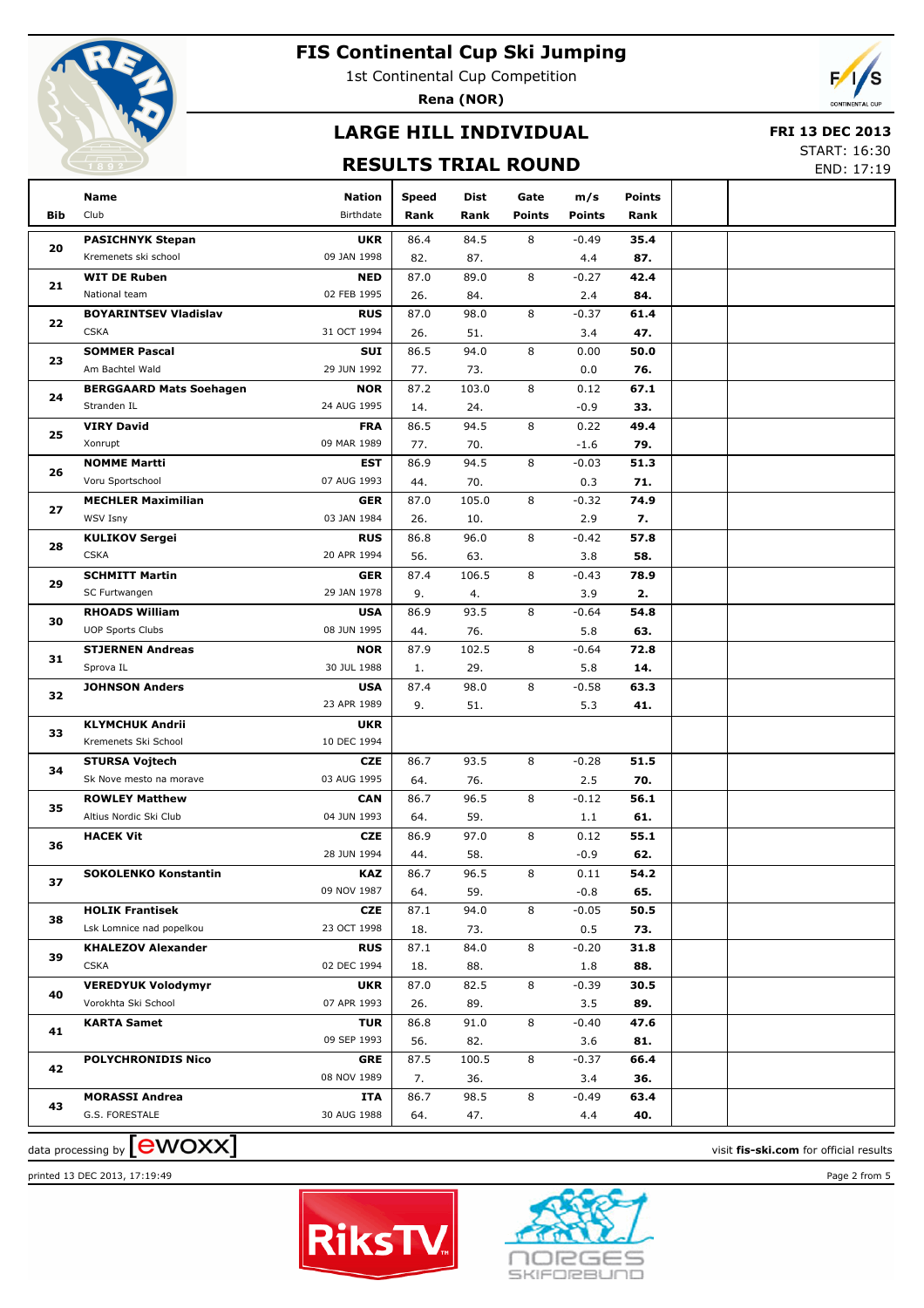

1st Continental Cup Competition

**Rena (NOR)**

# **LARGE HILL INDIVIDUAL**

#### **FRI 13 DEC 2013**

### **RESULTS TRIAL ROUND**

START: 16:30 END: 17:19

|            | Name                                         | Nation                    | <b>Speed</b> | Dist        | Gate          | m/s            | <b>Points</b> |  |
|------------|----------------------------------------------|---------------------------|--------------|-------------|---------------|----------------|---------------|--|
| <b>Bib</b> | Club                                         | Birthdate                 | Rank         | Rank        | <b>Points</b> | <b>Points</b>  | Rank          |  |
|            | <b>EGLOFF Pascal</b>                         | SUI                       | 87.0         | 98.5        | 8             | $-0.39$        | 62.5          |  |
| 44         | Grabserberg                                  | 08 AUG 1992               | 26.          | 47.         |               | 3.5            | 44.           |  |
|            | <b>KAELIN Pascal</b>                         | <b>SUI</b>                | 87.0         | 103.5       | 8             | $-0.21$        | 70.9          |  |
| 45         | Einsiedeln                                   | 11 JAN 1993               | 26.          | 19.         |               | 1.9            | 19.           |  |
|            | <b>GREIDERER Simon</b>                       | <b>AUT</b>                | 86.7         | 103.5       | 8             | $-0.10$        | 69.9          |  |
| 46         | HSV Absam-Bergisel-Tirol                     | 18 JAN 1996               | 64.          | 19.         |               | 0.9            | 23.           |  |
|            | <b>FRENETTE Peter</b>                        | <b>USA</b>                | 86.9         | 96.5        | 8             | 0.08           | 54.4          |  |
| 47         | New York Ski Ed Foundation                   | 24 FEB 1992               | 44.          | 59.         |               | $-0.6$         | 64.           |  |
| 48         | <b>LAMB Chris</b>                            | <b>USA</b>                | 87.0         | 99.0        | 8             | $-0.11$        | 61.0          |  |
|            | Andover Outing Club                          | 21 JUN 1989               | 26.          | 42.         |               | 1.0            | 49.           |  |
| 49         | <b>SAMMELSELG Siim-Tanel</b>                 | <b>EST</b>                | 87.1         | 97.5        | 8             | $-0.07$        | 57.6          |  |
|            | Nomme Sportclub, Lahden Hiihtoseur           | 18 MAY 1993               | 18.          | 55.         |               | 0.6            | 59.           |  |
| 50         | <b>HEISKANEN Sami</b>                        | <b>FIN</b>                | 87.1         | 104.0       | 8             | $-0.19$        | 71.7          |  |
|            | Puijon Hiihtoseura                           | 14 OCT 1991               | 18.          | 15.         |               | 1.7            | 18.           |  |
| 51         | <b>FUHRE Jan</b>                             | <b>NOR</b>                | 87.0         | 104.0       | 8             | $-0.35$        | 73.2          |  |
|            | Vikersund If                                 | 02 JAN 1991               | 26.          | 15.         |               | 3.2            | 12.           |  |
| 52         | <b>FORFANG Johann Andre</b>                  | <b>NOR</b>                | 86.9         | 104.5       | 8             | $-0.12$        | 72.1          |  |
|            | Tromsoe Skiklubb                             | 04 JUL 1995               | 44.          | 12.         |               | 1.1            | 16.           |  |
| 53         | <b>MANDL Ziga</b>                            | <b>SLO</b>                | 86.9         | 103.5       | 8             | $-0.19$        | 70.7          |  |
|            | SSK Costella Ilirija                         | 13 JAN 1990               | 44.          | 19.         |               | 1.7            | 21.           |  |
| 54         | <b>SEMENIC Anze</b>                          | <b>SLO</b>                | 86.9         | 98.5        | 8             | $-0.04$        | 59.4          |  |
|            | <b>NSK Trzic Trifix</b>                      | 01 AUG 1993               | 44.          | 47.         |               | 0.4            | 52.           |  |
| 55         | <b>PEIER Killian</b>                         | SUI                       | 86.5         | 99.0        | 8             | $-0.16$        | 61.5          |  |
|            | Vallee du Joux                               | 28 MAR 1995               | 77.          | 42.         |               | 1.5            | 46.           |  |
| 56         | <b>MUMINOV Sabirzhan</b>                     | <b>KAZ</b>                | 87.2         | 91.5        | 8             | $-0.07$        | 45.6          |  |
|            |                                              | 16 APR 1994               | 14.          | 80.         |               | 0.6            | 83.           |  |
| 57         | <b>HORLACHER Kevin</b>                       | <b>GER</b>                | 87.0         | 101.5       | 8             | $-0.05$        | 65.5          |  |
|            | SC Degenfeld                                 | 24 SEP 1989               | 26.          | 33.         |               | 0.5            | 38.           |  |
| 58         | <b>HAUER Joachim</b>                         | <b>NOR</b>                | 86.6         | 95.0        | 8             | 0.02           | 51.8          |  |
|            | Bekkelaget SK                                | 02 FEB 1991               | 71.          | 66.         |               | $-0.2$         | 68.           |  |
| 59         | <b>RUDA Adam</b>                             | <b>POL</b>                | 86.8         | 95.0        | 8             | $-0.11$        | 53.0          |  |
|            | ZTS Zakucie Zagorz                           | 18 NOV 1995               | 56.          | 66.         |               | 1.0            | 66.           |  |
| 60         | <b>TANDE Daniel-Andre</b>                    | <b>NOR</b>                | 87.0         | 101.5       | 8             | $-0.27$        | 67.4          |  |
|            | Kongsberg IF                                 | 24 JAN 1994               | 26.          | 33.         |               | 2.4            | 31.           |  |
| 61         | <b>KOIVURANTA Anssi</b>                      | <b>FIN</b>                | 86.8         | 100.0       | 8             | $-0.51$        | 66.6          |  |
|            | Kuusamon Erä-Veikot                          | 03 JUL 1988               | 56.          | 39.         |               | 4.6            | 35.           |  |
| 62         | <b>KOREK Dusty</b><br>Altius Nordic ski club | <b>CAN</b><br>14 APR 1995 | 86.4<br>82.  | 94.0<br>73. | 8             | $-0.31$<br>2.8 | 52.8<br>67.   |  |
|            | <b>GRIMSRUD Simen Key</b>                    | <b>NOR</b>                | 86.6         | 99.0        | 8             | $-0.07$        | 60.6          |  |
| 63         | Asker Skiklubb                               | 22 MAR 1992               | 71.          | 42.         |               | 0.6            | 50.           |  |
|            | <b>SWENSEN Vegard</b>                        | <b>NOR</b>                | 87.5         | 99.0        | 8             | 0.12           | 59.1          |  |
| 64         | Asker Skiklubb                               | 22 OCT 1986               | 7.           | 42.         |               | $-0.9$         | 54.           |  |
|            | <b>QUECK Danny</b>                           | <b>GER</b>                | 86.9         | 106.0       | 8             | 0.15           | 72.9          |  |
| 65         | WSV 08 Lauscha                               | 17 SEP 1989               | 44.          | 5.          |               | $-1.1$         | 13.           |  |
|            | <b>KLINGA Sebastian</b>                      | <b>FIN</b>                | 87.0         | 102.0       | 8             | 0.01           | 65.9          |  |
| 66         | Lahden Hiihtoseura                           | 26 APR 1992               | 26.          | 30.         |               | $-0.1$         | 37.           |  |
|            | <b>POGRAJC Andraz</b>                        | <b>SLO</b>                | 86.7         | 103.0       | 8             | $-0.17$        | 69.5          |  |
| 67         | SSK Costella Ilirija                         | 26 SEP 1991               | 64.          | 24.         |               | 1.5            | 24.           |  |
|            |                                              |                           |              |             |               |                |               |  |





data processing by **CWOXX** and  $\overline{A}$  and  $\overline{B}$  and  $\overline{B}$  and  $\overline{B}$  and  $\overline{B}$  and  $\overline{B}$  results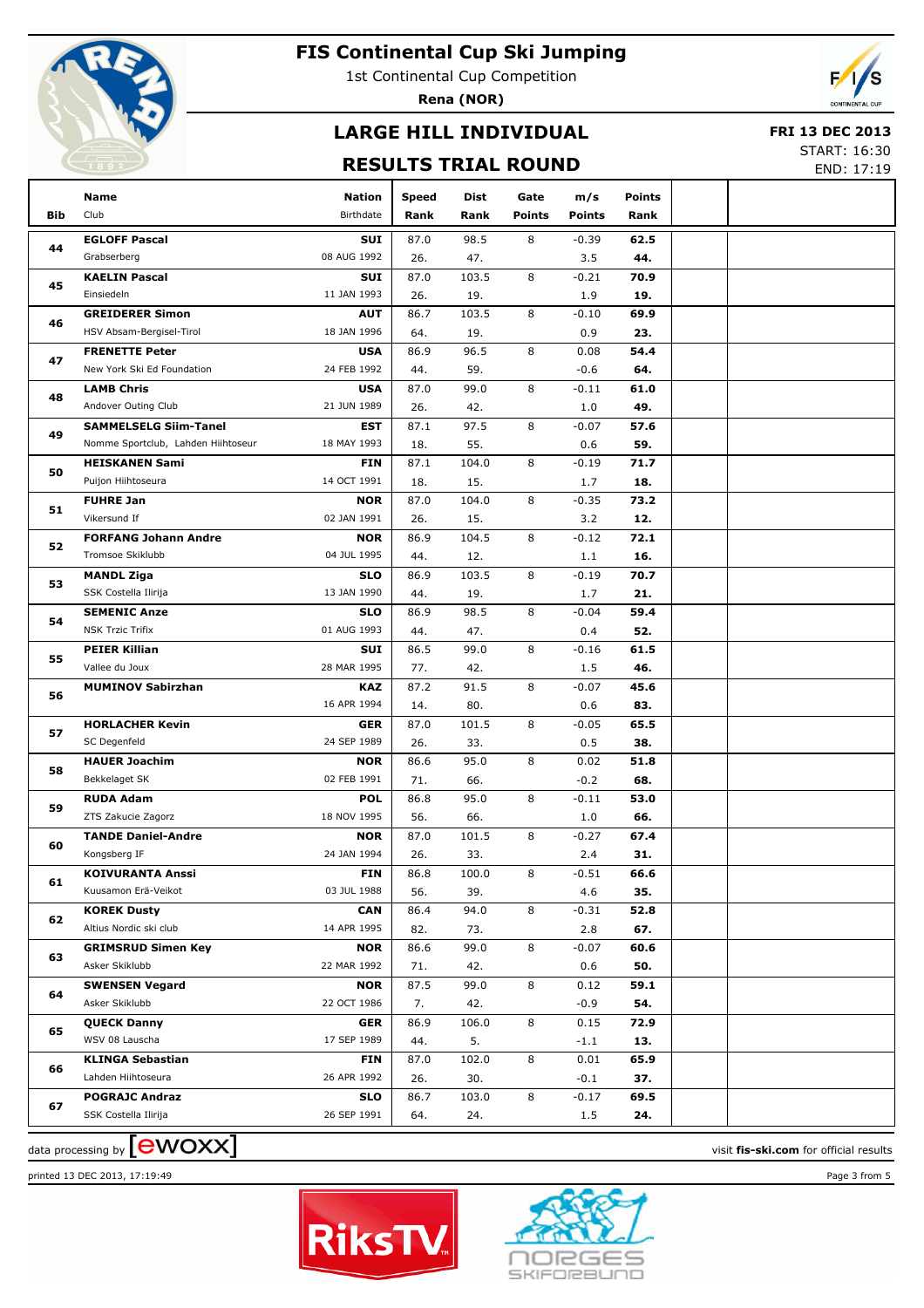

1st Continental Cup Competition

**Rena (NOR)**

# **LARGE HILL INDIVIDUAL**

#### **FRI 13 DEC 2013**

### **RESULTS TRIAL ROUND**

START: 16:30 END: 17:19

|            | Name                                                      | <b>Nation</b>             | <b>Speed</b> | Dist         | Gate          | m/s            | <b>Points</b> |  |
|------------|-----------------------------------------------------------|---------------------------|--------------|--------------|---------------|----------------|---------------|--|
| <b>Bib</b> | Club                                                      | Birthdate                 | Rank         | Rank         | <b>Points</b> | <b>Points</b>  | Rank          |  |
|            | <b>KANTYKA Przemyslaw</b>                                 | <b>POL</b>                | 87.0         | 99.0         | 8             | $-0.03$        | 60.3          |  |
| 68         | Lks Klimczok bystra                                       | 15 DEC 1996               | 26.          | 42.          |               | 0.3            | 51.           |  |
|            | <b>RUTKOWSKI Lukasz</b>                                   | <b>POL</b>                | 86.6         | 98.0         | 8             | $-0.34$        | 61.1          |  |
| 69         | TS Wisla Zakopane                                         | 22 JAN 1988               | 71.          | 51.          |               | 3.1            | 48.           |  |
|            | <b>WOLNY Jakub</b>                                        | <b>POL</b>                | 86.8         | 99.5         | 8             | $-0.45$        | 65.1          |  |
| 70         | Lks Klimczok bystra                                       | 15 MAY 1995               | 56.          | 41.          |               | 4.1            | 39.           |  |
|            | <b>KRAMARSIC Matic</b>                                    | <b>SLO</b>                | 86.6         | 97.5         | 8             | $-0.23$        | 59.1          |  |
| 71         | SSK Costella Ilirija                                      | 02 FEB 1990               | 71.          | 55.          |               | 2.1            | 54.           |  |
| 72         | <b>SJOEEN Phillip</b>                                     | <b>NOR</b>                | 86.6         | 103.0        | 8             | $-0.07$        | 68.6          |  |
|            | Bekkelaget Sk                                             | 24 DEC 1995               | 71.          | 24.          |               | 0.6            | 26.           |  |
| 73         | <b>BRANDT Johan Martin</b>                                | <b>NOR</b>                | 86.7         | 107.5        | 8             | 0.16           | 75.8          |  |
|            | Steinkjer Skiklubb                                        | 24 DEC 1987               | 64.          | 2.           |               | $-1.2$         | 6.            |  |
| 74         | <b>MIETUS Grzegorz</b>                                    | <b>POL</b>                | 86.8         | 96.0         | 8             | 0.30           | 51.8          |  |
|            | AZS ZAKOPANE                                              | 20 FEB 1993               | 56.          | 63.          |               | $-2.2$         | 68.           |  |
| 75         | <b>WOHLGENANNT Ulrich</b>                                 | <b>AUT</b>                | 86.4         | 95.0         | 8             | 0.23           | 50.3          |  |
|            | SK Kehlegg-Vorarlberg                                     | 01 AUG 1994               | 82.          | 66.          |               | $-1.7$         | 74.           |  |
| 76         | <b>STAUDER Christoph</b>                                  | <b>AUT</b>                | 87.0         | 106.0        | 8             | 0.00           | 74.0          |  |
|            | SV Innsbruck-Bergisel-Tirol                               | 11 MAY 1992               | 26.          | 5.           |               | 0.0            | 10.           |  |
| 77         | <b>LEJA Krzysztof</b>                                     | <b>POL</b>                | 86.5         | 100.0        | 8             | $-0.07$        | 62.6          |  |
|            | AZS ZAKOPANE                                              | 21 FEB 1996               | 77.          | 39.          |               | 0.6            | 43.           |  |
| 78         | <b>HULA Stefan</b>                                        | <b>POL</b>                | 86.8         | 104.5        | 8             | $-0.16$        | 72.5          |  |
|            | WKS Zakopane                                              | 29 SEP 1986               | 56.          | 12.          |               | 1.5            | 15.           |  |
| 79         | <b>POPPINGER Manuel</b>                                   | <b>AUT</b>                | 87.0         | 103.5        | 8             | $-0.21$        | 70.9          |  |
|            | SV Innsbruck-Bergisel-Tirol                               | 19 MAY 1989               | 26.          | 19.          |               | 1.9            | 19.           |  |
| 80         | <b>LANISEK Anze</b>                                       | <b>SLO</b>                | 87.2         | 105.0        | 8             | $-0.28$        | 74.5          |  |
|            | <b>Ssk Menges</b>                                         | 20 APR 1996               | 14.          | 10.          |               | 2.5            | 8.            |  |
| 81         | <b>MAYLAENDER Jan</b>                                     | <b>GER</b>                | 87.2         | 101.0        | 8             | $-0.43$        | 67.9          |  |
|            | SC Degenfeld                                              | 29 MAR 1992               | 14.          | 35.          |               | 3.9            | 29.           |  |
| 82         | <b>KOCH Martin</b>                                        | <b>AUT</b>                | 87.7         | 103.5        | 8             | $-0.52$        | 73.7          |  |
|            | SV Villach-Kaernten                                       | 22 JAN 1982               | 2.           | 19.          |               | 4.7            | 11.           |  |
| 83         | <b>DIETHART Thomas</b>                                    | <b>AUT</b>                | 86.5         | 103.0        | 8             | $-0.42$        | 71.8          |  |
|            | UVB Hinzenbach-Oberoesterreich                            | 25 FEB 1992               | 77.          | 24.          |               | 3.8            | 17.           |  |
| 84         | <b>MAEAETTAE Jarkko</b><br>Kainuun Hiihtoseura            | <b>FIN</b><br>28 DEC 1994 | 86.9         | 102.0        | 8             | $-0.36$        | 69.3<br>25.   |  |
|            |                                                           | <b>AUT</b>                | 44.<br>87.6  | 30.<br>111.5 | 8             | 3.3<br>$-0.29$ | 87.6          |  |
| 85         | <b>HAYBOECK Michael</b><br>UVB Hinzenbach-Oberoesterreich | 05 MAR 1991               | 3.           | 1.           |               | 2.6            | 1.            |  |
|            | <b>SCHIFFNER Markus</b>                                   | <b>AUT</b>                | 86.9         | 100.5        | 8             | 0.08           | 62.4          |  |
| 86         | UVB Hinzenbach-Oberoesterreich                            | 05 JUN 1992               | 44.          | 36.          |               | $-0.6$         | 45.           |  |
|            | <b>DEZMAN Nejc</b>                                        | <b>SLO</b>                | 87.0         | 104.0        | 8             | 0.21           | 68.4          |  |
| 87         | SK Triglav Kranj                                          | 07 DEC 1992               | 26.          | 15.          |               | $-1.6$         | 27.           |  |
|            | <b>LEYHE Stephan</b>                                      | <b>GER</b>                | 87.1         | 104.0        | 8             | 0.24           | 68.2          |  |
| 88         | SC Willingen                                              | 05 JAN 1992               | 18.          | 15.          |               | $-1.8$         | 28.           |  |
|            | <b>EISENBICHLER Markus</b>                                | <b>GER</b>                | 87.4         | 106.0        | 8             | $-0.05$        | 74.5          |  |
| 89         | <b>TSV Siegsdorf</b>                                      | 03 APR 1991               | 9.           | 5.           |               | 0.5            | 8.            |  |
|            | <b>DAMJAN Jernej</b>                                      | <b>SLO</b>                | 86.8         | 107.5        | 8             | $-0.09$        | 77.8          |  |
| 90         | SSK Sam Ihan                                              | 28 MAY 1983               | 56.          | 2.           |               | 0.8            | з.            |  |
|            | <b>WENIG Daniel</b>                                       | <b>GER</b>                | 87.0         | 106.0        | 8             | $-0.22$        | 76.0          |  |
| 91         | SK Berchtesgaden                                          | 12 AUG 1991               | 26.          | 5.           |               | 2.0            | 5.            |  |
|            |                                                           |                           |              |              |               |                |               |  |





data processing by **CWOXX** and  $\overline{A}$  and  $\overline{B}$  and  $\overline{B}$  and  $\overline{B}$  and  $\overline{B}$  and  $\overline{B}$  results